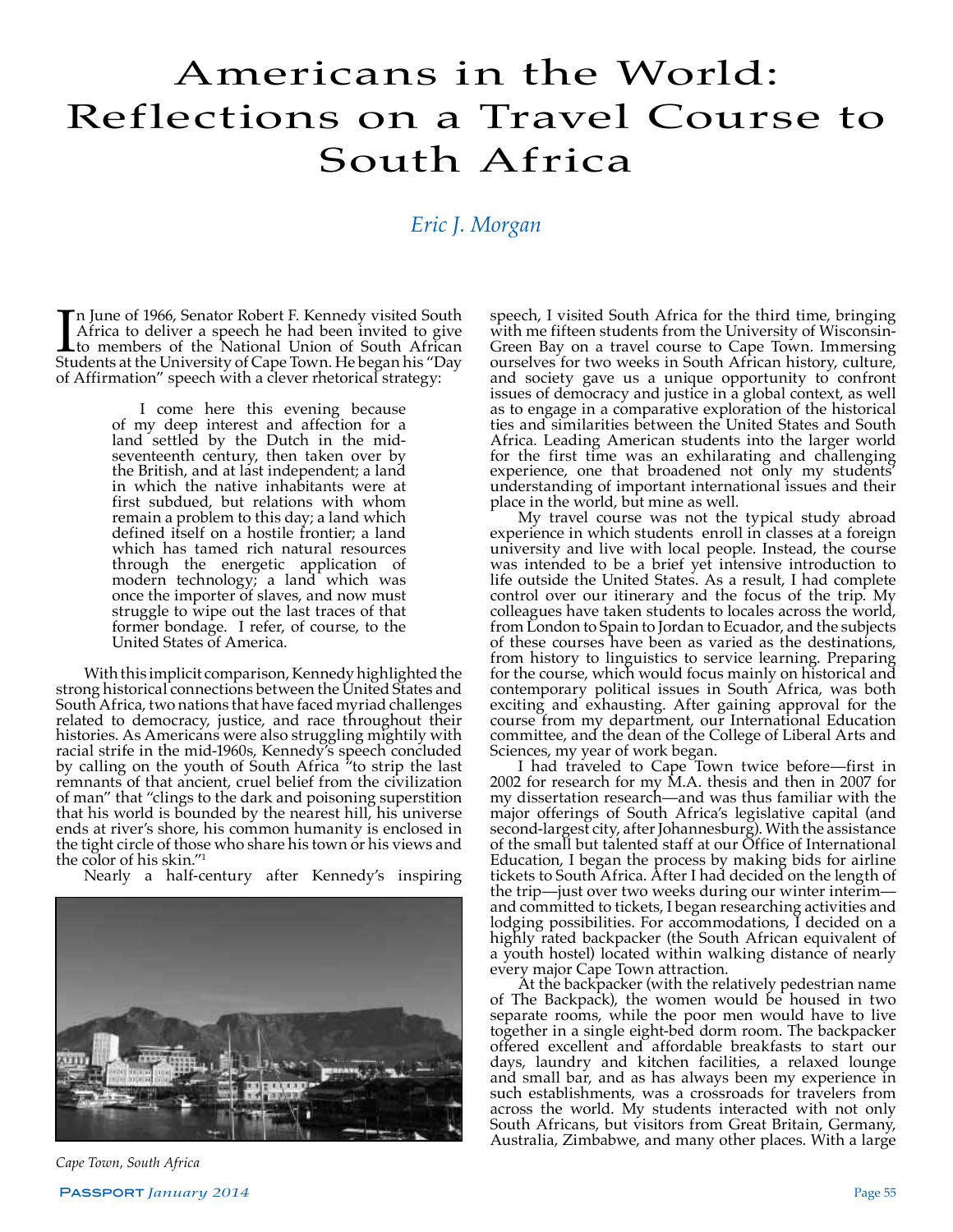group of sixteen I was able to negotiate significant discounts with the backpacker, which helped arrange some of our excursions. The total cost of the trip per student, including airfare, accommodations, all excursions, international health insurance, several lunches and dinners, and a \$500 meal allowance, ended up just under \$4000.

I chose Cape Town as our destination for several reasons. First, it is South Africa's oldest city (from a Western or European perspective, of course), founded in 1652 by Jan van Riebeeck and the Dutch East India Company as a refueling station for ships on their way to Dutch colonies in the East Indies. As such, it provides a perfect environment for delving into deep historical themes including slavery, European colonization, the exploitation of natural and human resources, and twentieth- century struggles for human rights and self-determination. Cape Town is also a truly international city, where English is widely spoken, and I felt such a setting would help my students better adjust to living, albeit briefly, in a foreign land. Additionally, Cape Town is the gateway to Robben Island, where Nelson Mandela and various other liberation leaders who opposed apartheid spent many years in prison. Robben Island was a must-see destination, as my students read Mandela's inspirational autobiography, *Long Walk to Freedom*, for the course.

Finally, Cape Town is simply a beautiful locale. The city, which mixes historical Dutch architecture with modern buildings and has a fascinating blend of cultures from Europe, Africa, and Asia, nestles between the Atlantic Ocean and the towering Table Mountain, and the vistas in the city and the larger area are amongst the most stunning in the world. Cape Town and its environs are home to diverse fauna and flora, much of which is on display at the impressive Kirstenbosch National Botanical Garden. To the north are winding mountain passes and the dry Karoo



*Hiking to the summit of Table Mountain*

desert. To the east lies the rich wine-growing region of South Africa, where scenic roadways traverse through endless acres of verdant vineyards and picturesque villages. To the south the curving highway sits atop massive cliffs that hug the Atlantic coast, leading to various seaside suburbs and pristine beaches on the way to the stunning Cape of Good Hope.

Yet Cape Town had its limitations for my course. The city and its encompassing province are hardly representative of the overall demographics or political makeup of South Africa. Cape Town maintains a strong British influence (the British displaced the Dutch as the colonizers of the Cape by 1800) and is 20 percent white, while whites make up less than 9 percent of the whole of the South African population

(at the height of apartheid in 1970 they made up nearly 18 percent). Cape Town itself is only 6 percent black (though hundreds of thousands of blacks live in townships just outside the city), while blacks make up nearly 80 percent of the total South African population. Over 70 percent of Cape Town's population is coloured—a unique amalgamation of various ethnic groups.

Politically, Cape Town and the Western Cape are also rather different from the rest of the country. In South Africa's last national election, held in 2009, the Democratic Alliance, the official opposition party, won the Western Cape province with 52 percent of the vote. It was the only province that the African National Congress did not carry on its way to gaining just under 66 percent of the seats in the National Assembly. The Cape has been traditionally liberal in its politics, particularly during the near half-century rule of the National Party throughout the era of apartheid, and many of the Democratic Alliance leaders were former anti-apartheid activists in the 1970s and 1980s. Indeed, the Afrikaners left the Cape Colony in the nineteenth century because of the liberal politics of the British settlers. Political grievances led to a century of war and strife that involved both whites and blacks in the South African interior and culminated in the horrific Anglo-Boer War at the dawn of the twentieth century.

After trip logistics, my next task—recruiting students was the most time-consuming, and also the most nervewracking. Our travel courses at UWGB operate on a costrecovery basis, meaning that a certain number of students must commit to participating for the trip to go ahead. As this was my very first travel course and I was a new professor, I was slightly concerned that it would not draw enough students. Fortunately my fears were unfounded. UWGB's Office of International Education handled some of the recruiting process, creating promotional material, posting housing information for study abroad opportunities on their website, and hosting a study abroad fair, where I promoted the trip and displayed photographs and artwork obtained on previous trips to South Africa, but the major onus for attracting students was mine alone.

The courses I taught during the fall of 2012—one on the history of South Africa and a senior seminar on the United States and the world—turned out to be the main source of recruits. My university is interdisciplinary in nature, and I teach in the Department of Democracy and Justice Studies. We focus on problem-based learning and attract students who care deeply about issues of democracy, justice, and equality, both in a historical and contemporary framework. It was not difficult to promote the trip as one that would delve deeply into such concerns, offering both historical and comparative perspectives on themes such as human rights, social movements, race, and economic inequality.

To my great delight my course garnered twenty complete applications. Unfortunately I could only take fifteen students with me, as I had originally planned for about ten total applications but did reserve sixteen seats on our flight. Turning students away from such an opportunity was difficult, though as some of my colleagues advised, a ratio of ten students to one faculty member is about as high as one would want to agree to for a travel course. But I decided to take fifteen students, eight of whom were Democracy and Justice Studies majors, and hoped that my previously established relationship and rapport with the majority of the students would overcome any of the burdens of going the trip alone.

During the months before our departure I held two orientation sessions to provide basic historical and political background on South Africa, allow students to introduce themselves to each other and establish relationships before the trip began, discuss health and safety concerns (my solitary unbreakable rule: never, ever walk in Cape Town alone), talk about logistics such as passports and money,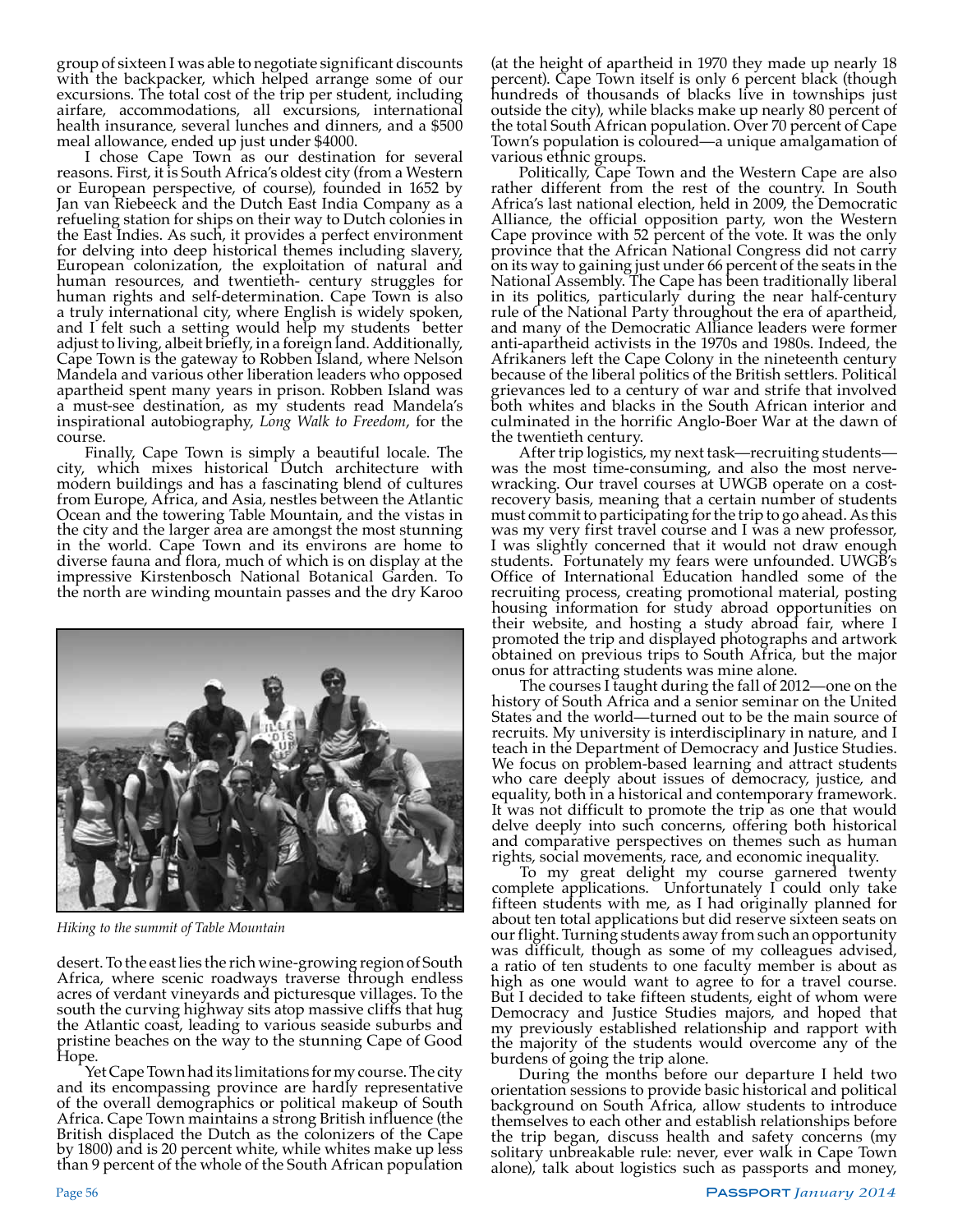and answer any questions that students may have had about South Africa or international travel in general. Most of my students had very little experience traveling, and only a few had been outside the United States before. One poor student had never flown at all, and I could do little to prepare her for the joys of multiday transatlantic air travel. Most of my students were excited but also slightly anxious, though none had any serious worries or showed any severe trepidation.

After a year of preparation, we finally departed from Green Bay at the beginning of January 2013, making our slow way from the Midwest across the Atlantic to Europe and then south over the African continent to Cape Town. Following a late-night arrival and a much-deserved opportunity to sleep in a bit to recover from jetlag, our course began in earnest with a leisurely stroll in the bright sunshine (to replenish our melatonin) through the Company's Gardens—a verdant park in central Cape Town where the Dutch East India Company planted fruits and vegetables for its refueling station—followed by an informal talk at the former Slave Lodge from Chris Saunders, a professor emeritus of history at the University of Cape Town. Professor Saunders provided my students with a brief introduction to the history of Cape Town within the larger context of South Africa's past, then answered some excellent questions from my students on modern Cape Town and South African politics as well as the 2010 World Cup, which was hosted in South Africa's major cities, including Cape Town. We then explored the Slave Lodge, the original building where slaves transported to the city were housed and sold. It houses excellent exhibits on slavery in the Cape and on topics such as the development of the Afrikaans language.

Our travel course balanced the historical and political with the natural offerings of the area. We visited a wild game reserve, where my students were excited to see lions, elephants, cheetahs, buffalos, rhinos, and other animals in their natural environment; we explored South Africa's wine country, tasting a variety of high quality red, white, and dessert wines; we visited the Castle of Good Hope, a massive fort that is the oldest remaining colonial building in Cape Town, along with several fine museums; and we successfully hiked to the summit of Table Mountain, where we looked out from great heights over both the city and the ocean.

The academic requirements for the course were fairly straightforward. Students were assessed on their participation—including discussions of two texts— and on a daily journal in which they could record their thoughts on that day's activities, reflections on South African society, or any other ideas they wanted to express. Basically, I wanted students to engage with both what they were experiencing in South Africa and what it meant for them to be living in a foreign land far removed from the United States.

We talked a lot throughout the trip, both about South Africa and other issues—some of my fondest memories are of watching the sun set over Table Mountain as we talked politics, books, sports, and other topics at our backpacker over a few beers—and students threw themselves with vigor into Africa's diverse cultural milieu, visiting nightclubs, going to jazz fusion concerts in the park, eating a wide variety of excellent cuisine (including kudu, ostrich, and crocodile) and cheering on soccer teams during the first round of the African Cup, which was being played in South Africa during our last week in the country (host South Africa advanced to the quarter-finals of the tournament, which was eventually won by Nigeria). To give my students a break from our fairly grueling schedule and to maintain my own sanity, I scheduled two free days when the students were completely on their own without group activities or my guidance. To recharge I retreated to the solitude of the natural world, hiking several scenic trails on



*Nelson Mandela's Former Prison Cell on Robben Island*

Table Mountain and at Kirstenbosch National Botanical Garden. My students did a variety of things with their off days, from relaxing by our backpacker's pool to taking excursions to beaches and nearby towns to experimenting with more adventurous endeavors such as surfing and shark diving (which, thankfully, they survived intact).

While an immersion into South African culture was a critical component of the course, I made sure that the major focus of the trip was historical, with particular emphasis on the apartheid era. From 1948 until 1994, the National Party—led almost exclusively by nationalistic Afrikaners, descendants of the first Dutch settlers to arrive in South Africa in 1652—dominated South Africa's political, social, and economic worlds. Very briefly, apartheid created a stratified society in which white South Africans benefited from the control and exploitation of the black labor force. Throughout its nearly half-century rule the National Party enacted a variety of oppressive legislation that mandated, among other things, a defined racial hierarchy, petty segregation in public accommodations, tight control of the movement of blacks through pass laws and influx control, the destruction of black education, and the removal of nonwhite populations from their homes for white development. For decades South Africans of all races fought against apartheid, which remained a powerful force until the end of the 1980s, when a perfect storm—the sudden end of the Cold War, a massive international movement to isolate South Africa from the world community, a widespread internal protest campaign that made the country nearly ungovernable, and a timely change in leadership—created the opportunity for transformation from apartheid to fullfledged democracy.

One of the most vivid representations of apartheid can be seen in District Six, a vibrant coloured community in Cape Town that was declared a whites-only area in 1966. On a hot sunny morning, my students explored the District Six Museum, which contains numerous artifacts from former District Six residences along with poignant photographs, maps, and oral histories of the forced removal of coloured residents. A former resident of District Six then led us on a walking tour of some of the major sights of the area and offered us an account of his life before, during, and after removal. After the end of apartheid, former District Six residents began to move back to their old home, the first returning in 2004, thirty-eight years after the removal process began. The reconciliation of past wrongs is a major theme in South Africa's post-apartheid history, and we talked a lot about this idea during and after our visit to District Six.<br>Our visit to Robben Island, located in Table Bay and

accessible by ferry from the pleasant but rather touristy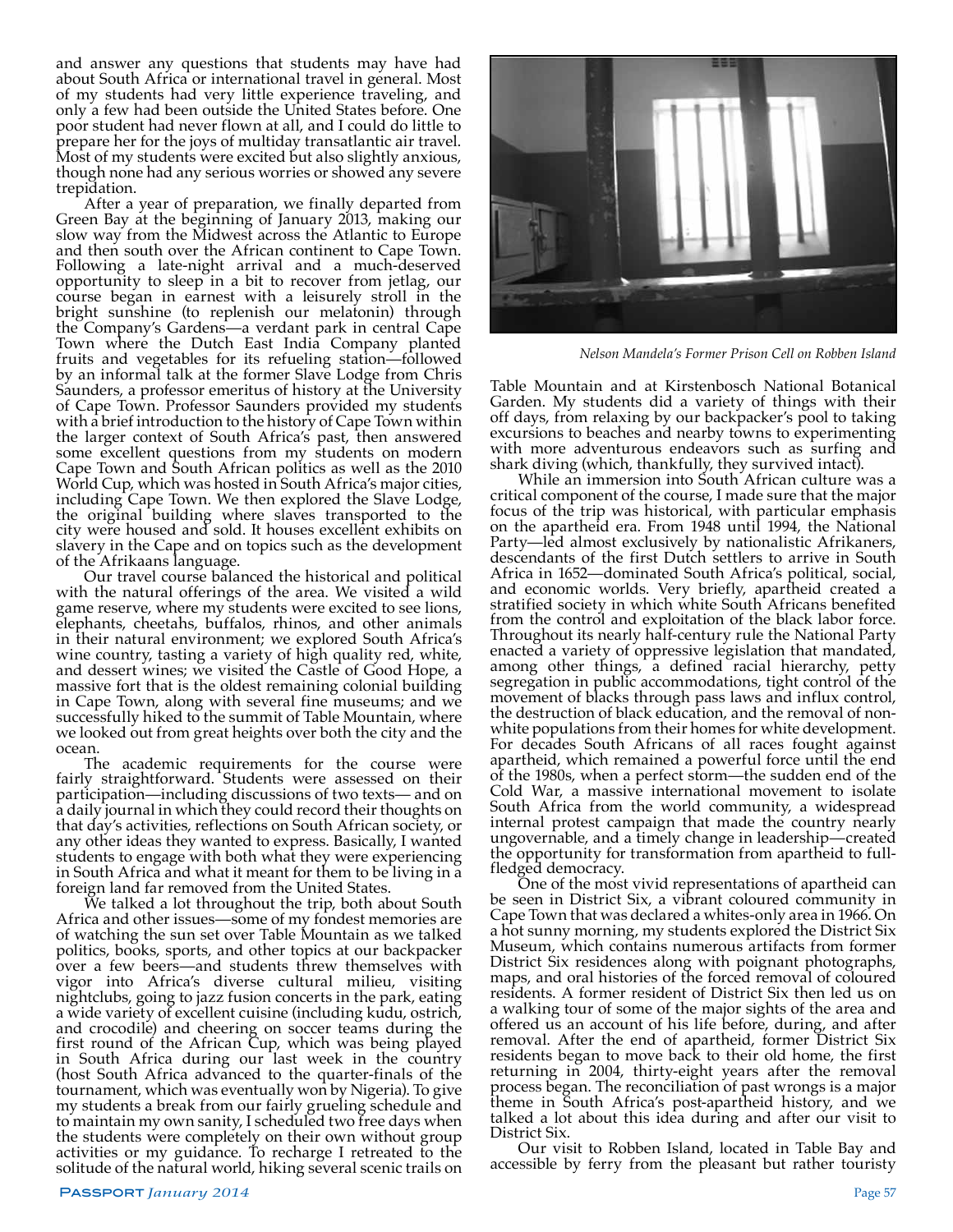Victoria and Alfred Waterfront, was a somber and meaningful experience. Our group was guided by a former prisoner who provided us with an intimate history of both his activism and his life on the island prison. In addition to learning the history of the island—which, throughout its long history, served as a prison, leper colony, and animal quarantine station—we visited the lime quarry where Nelson Mandela and other liberation leaders not only broke rocks under the hot African sun, but also politicized the non-political prisoners with daily lessons on history, politics, and philosophy in a small cavern at the rear of the quarry. The visit culminated with a walk through the maximum-security wing and a brief glimpse into the eightby-seven-foot cell where Mandela spent 18 of his 27 years in prison. After the visit to Robben Island we gathered to discuss Mandela's autobiography, which was made even more poignant by our visit to the prison. My students were most impressed by Mandela's commitment to a righteous cause and his willingness to sacrifice his family, his freedom, and even his life for the ideals of non-racialism and democracy.

Another favorite excursion was our tour through Cape Town's Bo Kaap district, a community of hilly streets and brilliant pastel houses, where the Cape Malay population resides. The Cape Malays are descendants of the first slaves brought to the Cape Colony by the Dutch East India Company from its colony in Java. They were the first people to bring Islam to South Africa. We visited a mosque (we also visited a synagogue and a Christian church during our trip) and discussed the importance of religion within South African society (Afrikaners were and remain a deeply religious people). Our day culminated with our group making a lunch from scratch with two local families, and as we ate our delicious meals, we talked history and politics with our gregarious guide, who remained hopeful for a better future for all South Africans.

Our visit to the Houses of Parliament, located in the Company's Gardens in a beautiful nineteenth-century building featuring a central dome, Corinthian porticos, and pavilions, spurred stark comparisons between democracy in the United States and South Africa. Having lived in a nation that has remained basically evenly split politically for decades, my students found the dominance of the African National Congress to be both fascinating and troubling. The ANC controls 66 percent of the seats in Parliament, with the Democratic Alliance and the Congress of the People holding 17 and 7 percent, respectively. Such dominating numbers prompted my students to talk about what democracy means as well as to think about the consequences of a political party with little true opposition. They were also surprised to learn that South Africans do not have direct elective representation. South Africans vote by party, whose leaders then choose who to send to both the National Assembly and the National Council of Provinces. For all the United States' political challenges, my students were comforted to know that they still had representatives who were responsible to them and whom they could contact directly on issues they felt strongly about.

The highlight of the trip for almost all of my students was our visit to Langa, a township just outside Cape Town. Created in 1927, Langa was designated a black township as part of the Urban Areas Act, which began to regulate black travel in and out of cities as whites feared becoming outnumbered in South Africa's large urban centers. Within the township, whose population is around 50,000, we interacted with black South Africans of varying economic classes in a vibrant environment, though it was the poorest sections of the township that were most eyeopening to my students. We visited one woman's home, a shipping container no larger than seven feet by seven feet, that contained a single bed for a family of five. We

also visited a hostel that housed several families within a few sparse and crowded rooms; they paid for electricity by depositing coins into a box on the wall.

Yet not all of Langa is poor. My students were surprised to learn that South African townships, like most cities in the United States, vary in terms of their socio-economic make-ups. While we saw many tin shacks and dilapidated structures, we also visited parts of the township that were home to the more educated and professional township residents such as doctors, lawyers, and teachers and featured houses that would fit in seamlessly into suburban America. My students were also surprised to learn that, despite the repeal of all apartheid's restrictive laws from 1990 to 1994, township residents rarely move, selfsegregating themselves for social reasons. Another surprise was the role played by women in the township. We visited a shebeen, a drinking establishment, where we shared tasty homemade beer from a large tin bucket. We learned that shebeens have historically been operated by women, and that even in modern South Africa, township women are seen as more enterprising and hardworking than men, who continue to struggle with little education and few economic opportunities.

Despite the poverty that my students witnessed, they were pleasantly surprised at the warmth and happiness of Langa's residents. Everywhere we went in Langa, children swarmed my students, who had brought candy to pass out to the seemingly endless stream of kids. There was nowhere near enough candy, but the youth of Langa were happy to have us visit. Our guide for the day, Chippa, founded a non-profit organization called Happy Feet to provide township youth with an alternative to street life and crime; it focused on promoting the wildly entertaining dancing style called gumboots, a high-intensity routine featuring dancers clad in oversized wellington boots. Our day in the township ended with a rousing performance by the Happy Feet children. We then went to a local barbeque establishment, where we dined on tasty pap (a traditional African porridge), chicken, and sausage, and drank cold Castle lager while chatting to locals.

By far the most difficult challenge for my students was dealing with the poverty they saw throughout Cape Town and Langa. As we drove in from the airport, my students saw townships and shanties for the first time, but seeing them up close in Langa was a humbling experience. As they wandered the streets of Cape Town, they were constantly confronted by panhandlers. South Africa's official unemployment rate hovers around twenty-five percent, and unemployment affects the black population far more than others, although a growing segment of Afrikaner



*UWGB Students and Township Children in Langa*

Page 58 Passport *January 2014*